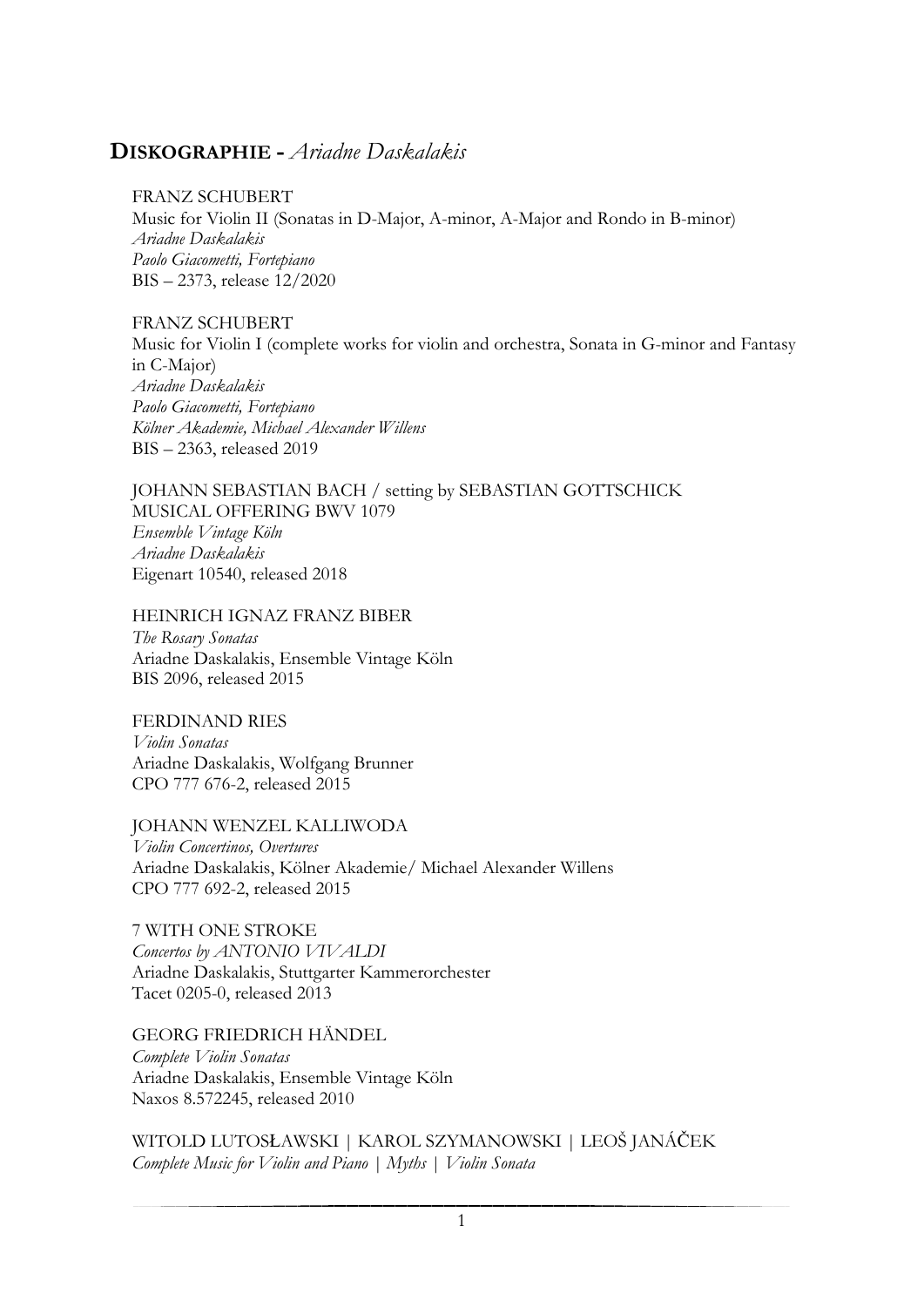Ariadne Daskalakis, Miri Yampolsky Naxos 8.570987, released 2009

JOSEPH HAYDN *Konzerte für Soloinstrumente - Double Concerto in F major, Hob.XVIII:6* Ariadne Daskalakis (Violin), Harald Hoeren (Fortepiano), Kölner Kammerorchester/ Helmut Müller-Brühl Naxos 8.570482, released 2007

JOSEPH JOACHIM RAFF *Violin Sonatas Nos. 2 & 5* Ariadne Daskalakis, Roglit Ishay Tudor 7129, released 2006

GIUSEPPE TARTINI *Fünf Violinkonzerte* Ariadne Daskalakis, Kölner Kammerorchester/ Helmut Müller-Brühl Naxos 8.551243, released 2005

JOSEPH JOACHIM RAFF *Violin Sonatas Nos. 1, 3 & 4* Ariadne Daskalakis, Roglit Ishay Tudor 7122, released 2004

ARIADNE *Saint Saëns, Debussy, Mozart, Brahms* Ariadne Daskalakis, Roglit Ishay Carpe Diem 26251, released 1996/2004

GABRIEL FAURÉ *L'Horizon fantastique: pièces pour piano et violon* Ariadne Daskalakis, Roglit Ishay Carpe Diem 16262, released 2003

VIOLINO ARIOSO *Matteis, Biber, Baltzar, Corelli, J.S. Bach* Ariadne Daskalakis, Helene Lerch, Gabriella Strümpel Tudor 7041, released 2000

SCHUBERT, PURCELL, JANACEK *Manon Quartett Berlin - 1998 - live recording* Ariadne Daskalakis, Bernhard Forck, Sebastian Gottschick, Anna Carewe IPPNW 31, released 1998

PURCELL, MENDELSSOHN BARTHOLDY, BERG *Manon Quartett Berlin - 1995 - live recording* Ariadne Daskalakis, Bernhard Forck, Sebastian Gottschick, Anna Carewe IPPNW 12, released 1995